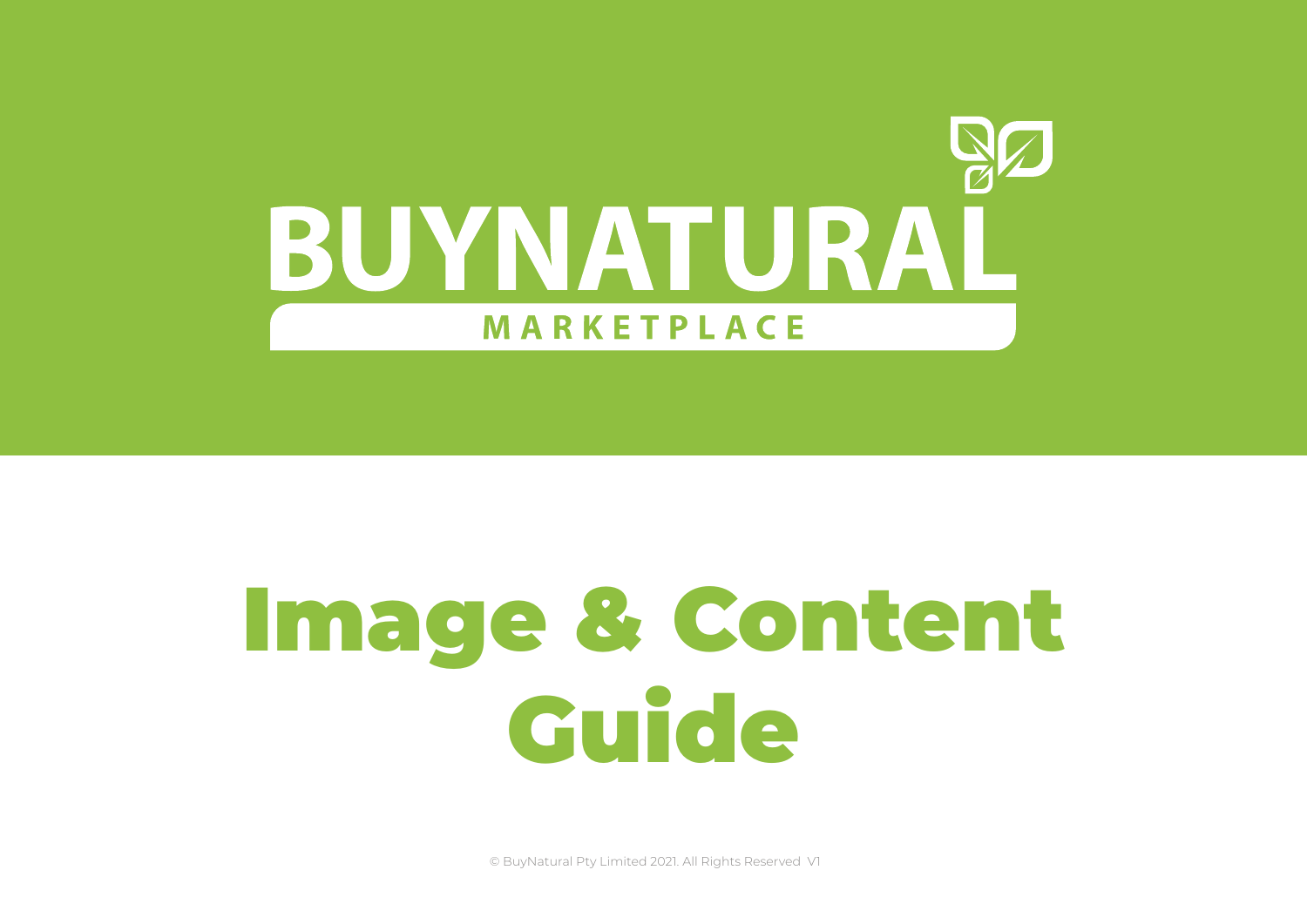## **Table of Contents**

| Product Description & Specifications 5 |
|----------------------------------------|
|                                        |
|                                        |
|                                        |
|                                        |
|                                        |
|                                        |

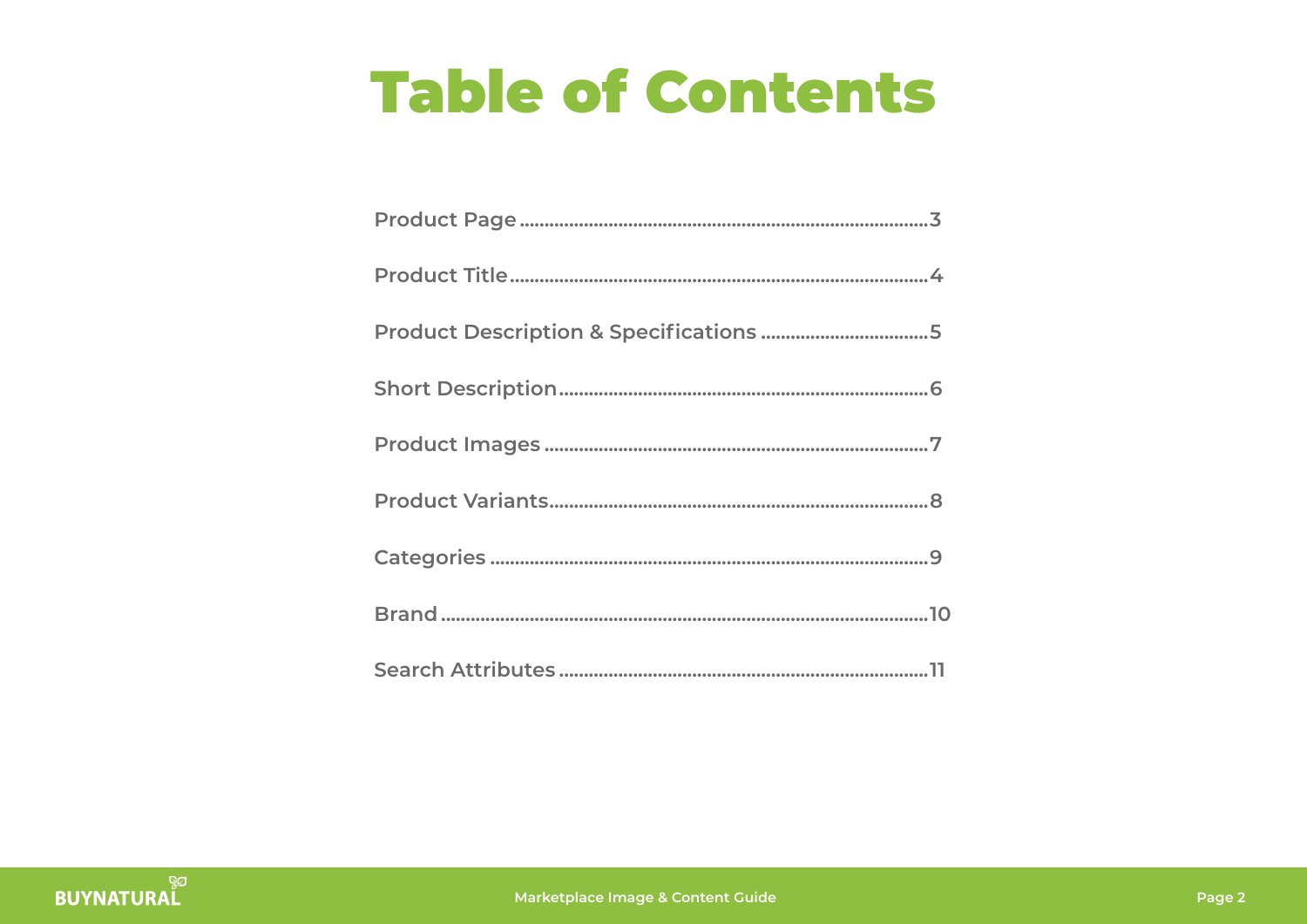

## Product page

- **1.** Product Title
- **2.** Offer Price (RRP or 'WAS' Price)
- **3.** Discount Price (use offer price only if no discount price)
- **4.** Variant Size Values
- **5.** Image 1 (must be a clean white background)
- **6.** Image 2, 3 ,4, 5 & 6
- **7.** Description
- **8.** Short Description (Features of the product)

#### QØ **BUYNATURAL**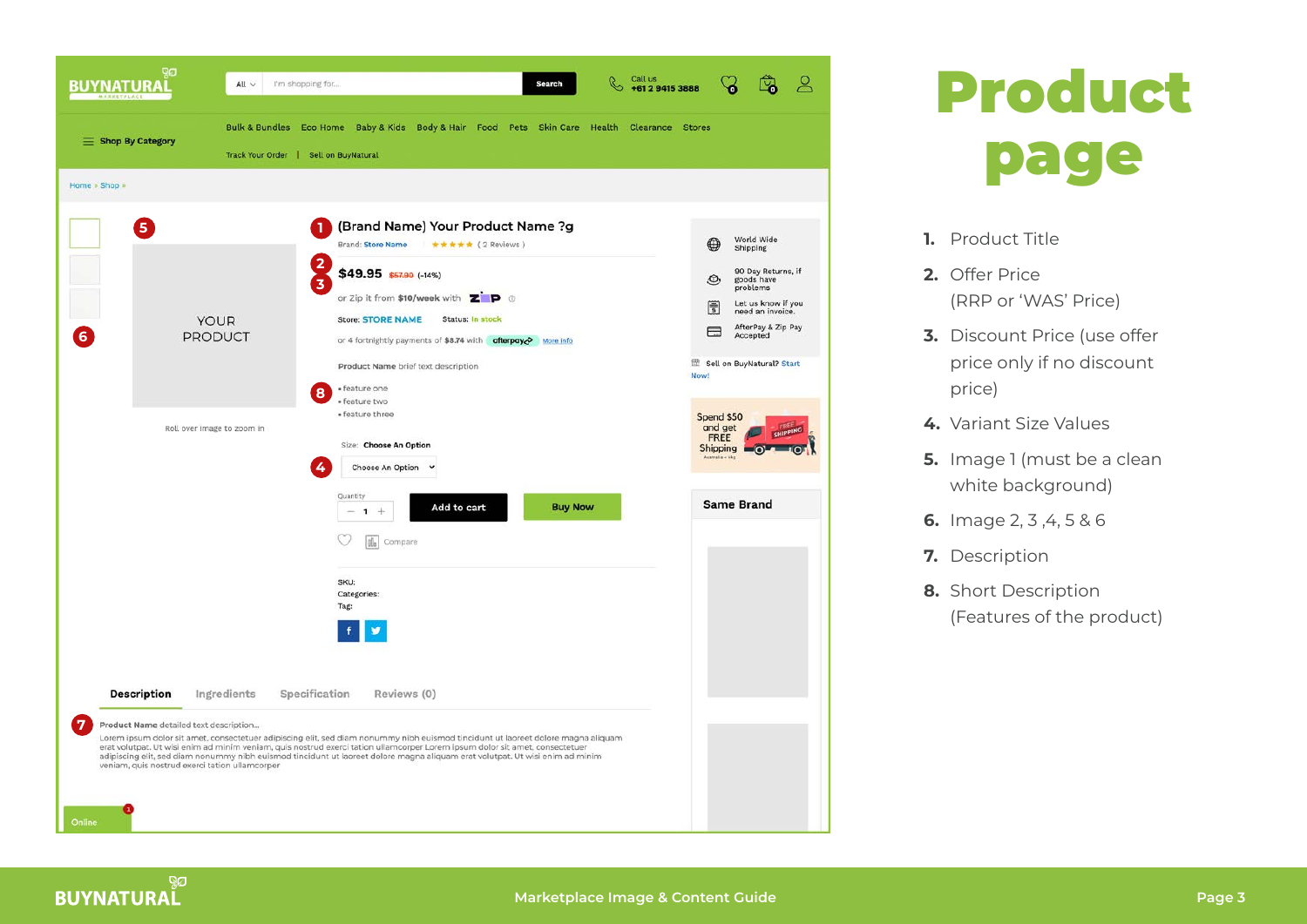## PRODUCT TITLE

## **Field: 'product-title'**

A customer should be able to read the title without seeing the picture and know exactly what the product and purpose is.

**Pro tip:** Product titles return search results just like Keywords. Think about what best describes your product and what your customers will search for.

| <b>ACCEPTABLE</b>                                                                                                                                                                                                                                                                                                                       | <b>NOT ACCEPTABLE</b>                                                                                                                                                                                                                                                 |
|-----------------------------------------------------------------------------------------------------------------------------------------------------------------------------------------------------------------------------------------------------------------------------------------------------------------------------------------|-----------------------------------------------------------------------------------------------------------------------------------------------------------------------------------------------------------------------------------------------------------------------|
| • Min detail - Brand, Keyword, Size/Weight - if your product has another<br>identifier, e.g. Flavour, insert it after Keyword and before Size/Weight<br>(BuyNatural Chips BBQ 50g)<br>• Proper Case - capitalising the first letter of each word<br>• Necessary keywords. E.g. "Multi Purpose" if you were selling cleaning<br>products | · ALL CAPS<br><b>Words such as:</b> New, Bargain, Great Deal, Lowest Price, etc.<br><b>Vague titles</b> BuyNatural Cleaner<br><b>Spam Title</b> with irrelevant keywords<br><b>Duplicate words</b><br><b>Duplicate words</b><br>Special Characters (&, "", !,#, %, @) |

## **Display example:**

## Nutra Organics Collagen Beauty Tropical 300g

**Brand: Nutra Organics**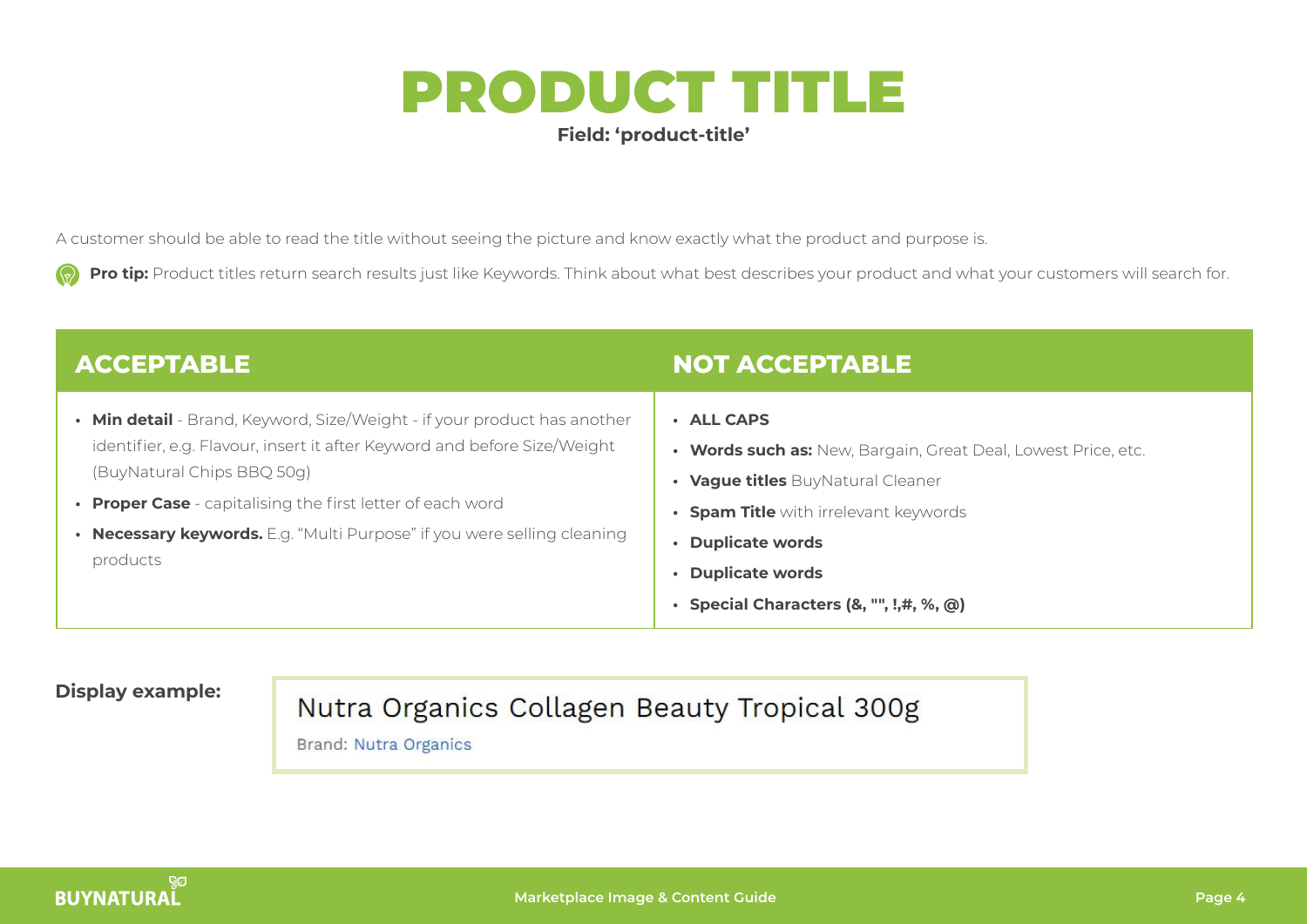## PRODUCT DESCRIPTION & SPECIFICATIONS **Field: 'product-description'**

What to include: Provide detailed information on the product. If you can answer all of the customers' potential questions in the description, you will increase conversion and reduce page abandonment.

**Minimum Specifications:** We recommend at least 200 words for SEO optimisation.

Marketplace provides two data fields for description, specification & feature information. If your existing product database includes that information in single data fields, ensure the complete data set is provided separately, to suit BuyNatural's descipriton field and short description field.

**Pro tip:** Your description should cover WHAT the product is. WHY a customer would buy your product and WHO your product is best suited for. This will qualify your potential customer and ensure they are buying what they want.

| <b>ACCEPTABLE</b>                                                  | <b>NOT ACCEPTABLE</b>                   |
|--------------------------------------------------------------------|-----------------------------------------|
| <b>Product information</b>                                         | • Returns policy                        |
| <b>Product Specifications and Features:</b>                        | • Variant information                   |
| • Dimensions/Size                                                  | • Additional buying information         |
| • Colour                                                           | • Shipping information                  |
| • Material                                                         | • URL links or your contact information |
| • Ingredients if applicable (which we will move to a separate tab) | · ALL CAPS                              |
| • Other specifics of the product                                   | • Pricing                               |
| • Package inclusions                                               | • Warranty Information                  |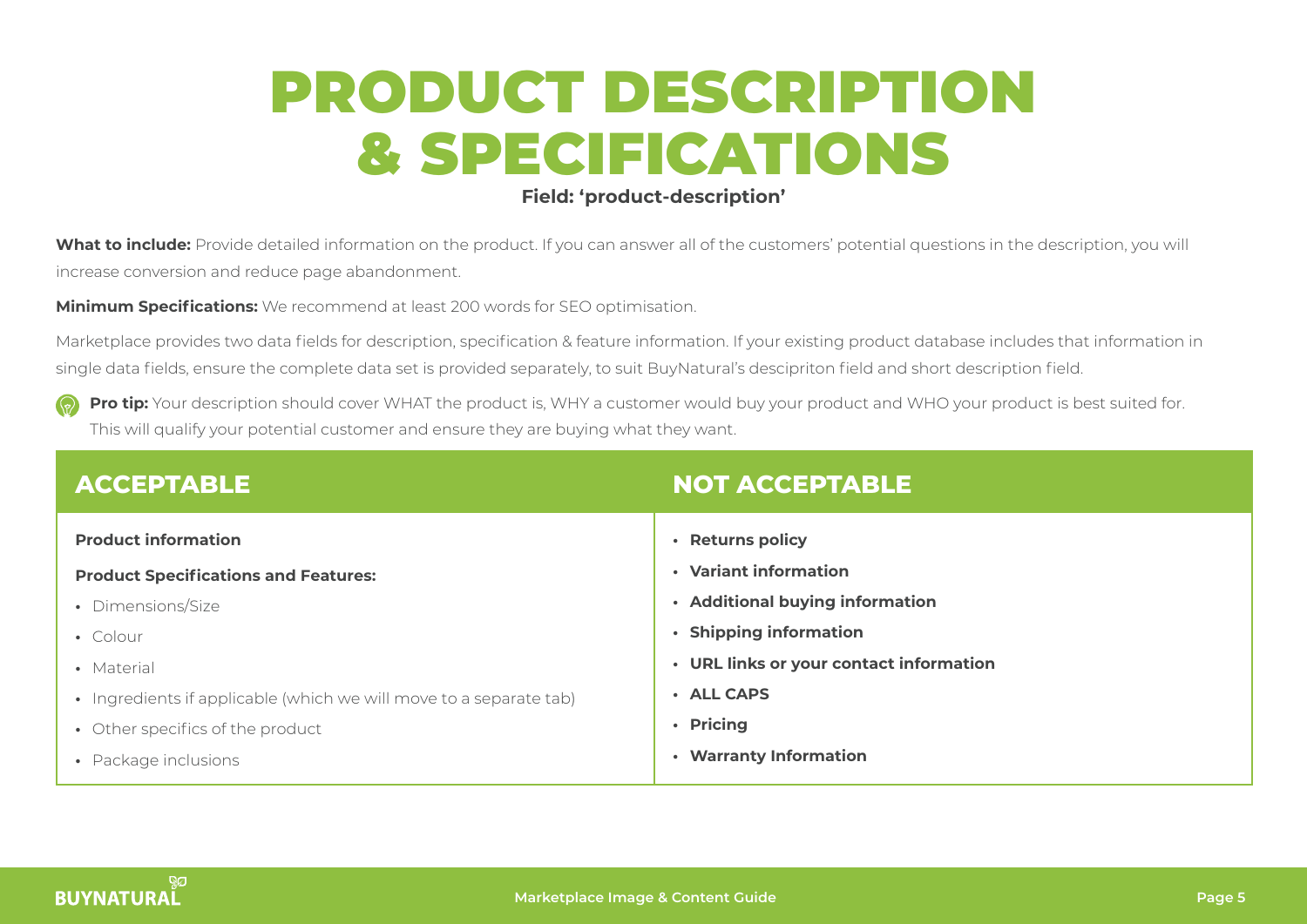## PRODUCT DESCRIPTION & SPECIFICATIONS **Field: 'short-description'**

What to include: Provide a brief summary and features of your product in dot point form. If you can provide all the perks and benefits of your product in the short description, the customer will be more willing to stay on your product page longer.

**Minimum Specifications:** The short description should cover at least 3 to 4 bullet points regarding your product. Marketplace provides a single data field for short description. If your existing product database includes that information in the same data field, ensure to paraphrase or summarise your product information, to suit BuyNatural's single short description field.

**Pro tip:** Your description should cover WHAT the product is, WHY a customer would buy your product and WHO your product is best suited for. This will qualify your potential customer and ensure they are buying what they want.

| <b>ACCEPTABLE</b>                                           | <b>NOT ACCEPTABLE</b>                   |
|-------------------------------------------------------------|-----------------------------------------|
| <b>Product Features in Bullet Points</b>                    | • Returns policy                        |
| <b>Product Specifications and Features in Bullet Points</b> | • Variant information                   |
| <b>See Example below:</b>                                   | • Additional buying information         |
| • Reduce skin wrinkles and smooth fine lines                | • Shipping information                  |
| • Increase skin hydration and improve moisture levels       | • URL links or your contact information |
| • Increase skin elasticity                                  | · ALL CAPS                              |
| • Antioxidant Protection                                    |                                         |
| • Support healthy hair & nails                              | • Pricing                               |
| • Promote skin healing                                      | • Warranty Information                  |
|                                                             | · Short sentences about your product    |
|                                                             |                                         |

## **RUYNATURA**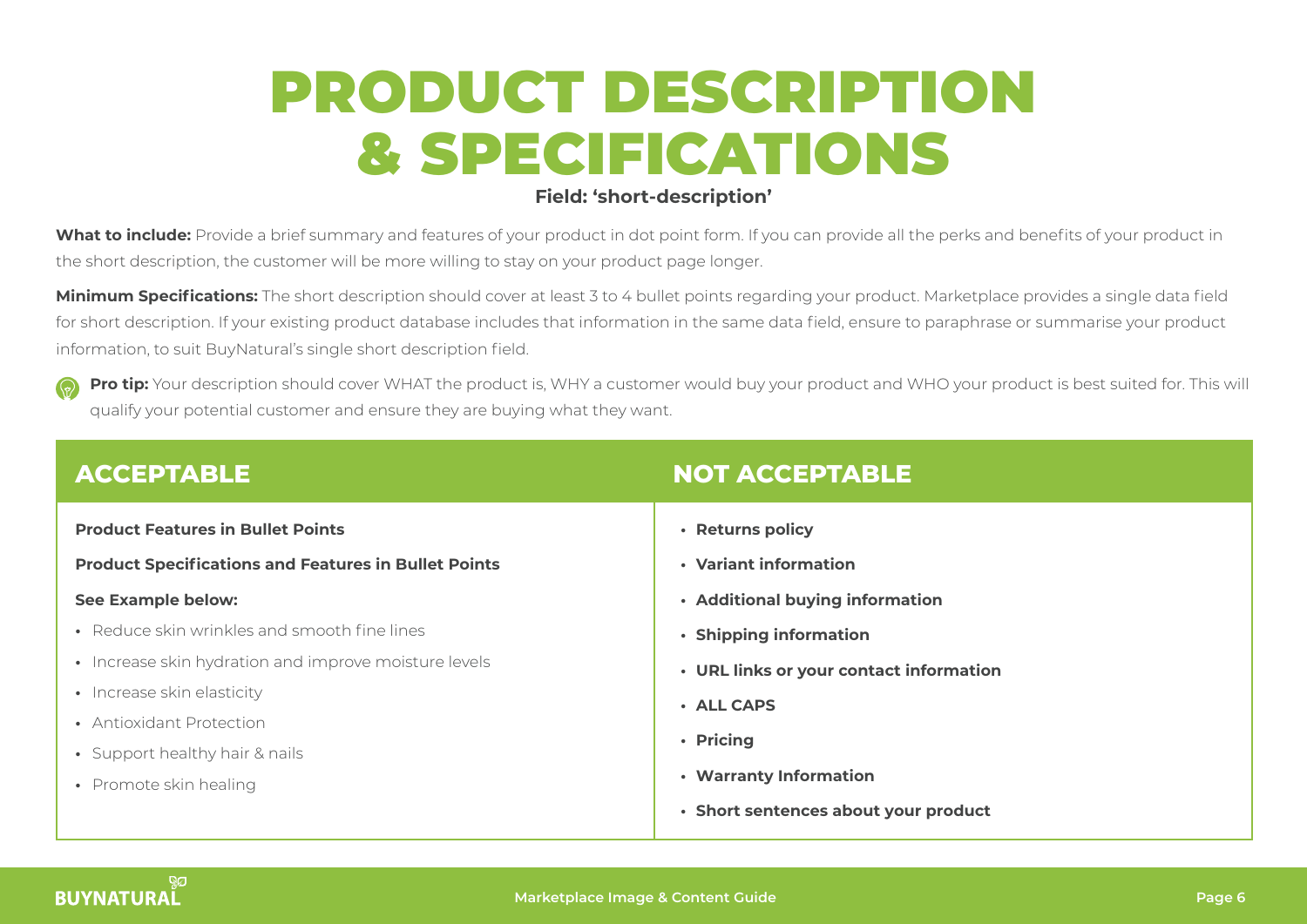## PRODUCT IMAGES

**Field: 'image-1, 2, 3...6'**

## **Images**

The first main image must be a clean product photo showing the full product with a plain background.

## **Supporting images may be:**

- **•** Professional standard lifestyle images showing the product in use.
- **•** Contain information/specifications important to the product, such as a visual of dimensions.
- **•** Multiple views of the product
- **Pro tip:** The Image should clearly depict the product and it's purpose. Customers should be able to see the photo and know immediately what the product is.

## **Recommended Specifications:**

**Pixel dimensions:** 800x800px **Resolution:** 72dpi **File size:** less than 300Kb

- **• Clean image with plain background for first image**
- **• Professional lifestyle images** (not as main image)
- **• Graphics to support image, such as showing product dimensions**  (not as main image)



## **ACCEPTABLE NOT ACCEPTABLE**

- **• Watermarks, logos, badges and stamps**
- **• Irrelevant photos that don't show the product**
- **• Commercial info such as pricing, seller info, postage etc**
- **• Shadows on the first main image**

## **BUYNATURAL**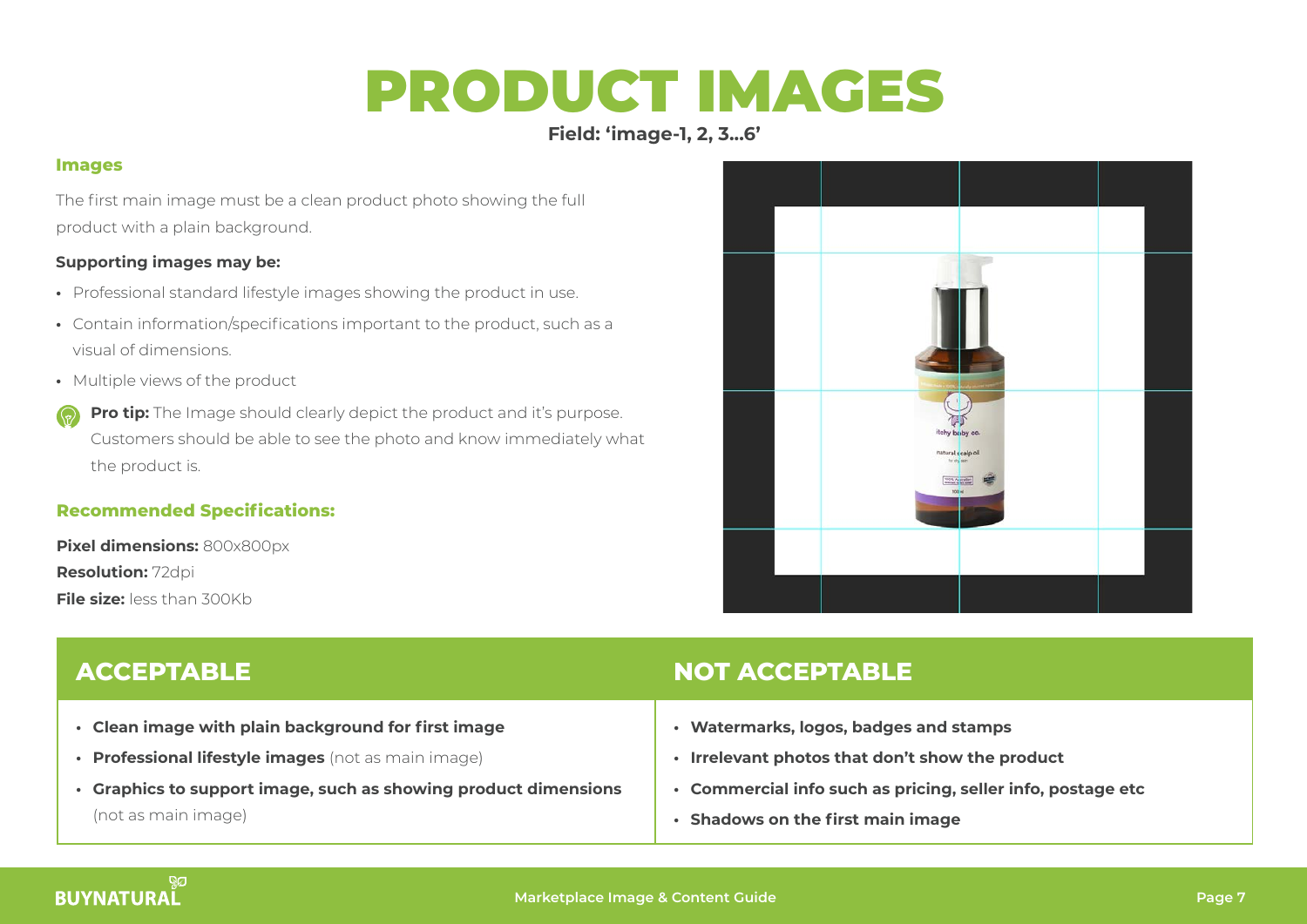## PRODUCT VARIANTS

## **Field: 'variable-product'**

### **When to use Variants**

BuyNatural accepts variant by Size, weight, colour, fragrance, type. (e.g. Cleaner, Chocolate, Soap). BuyNatural can accept more than one variant attribute on one product.

### **How to use Variants:**

#### **Variable Product:**

First select Variable Product from the dropdown menu at the top of the add product page. Then you will have the option to define variations or add your own.

| Simple Product                                                                                                                     | $\check{~}$ |
|------------------------------------------------------------------------------------------------------------------------------------|-------------|
| Simple Product                                                                                                                     |             |
| Variable Product<br>when the term of the control of the control of the control of the control of the control of the control of the |             |

### **Attribute Selection:**

Select the attribute that describes your variables and add your variables accordingly. You can press Add New if your variation does not exist on BuyNatural.



### **Variations:**

In the Variations Tab, you can edit and add all the details for your different variations.

#### **Identical Information:**

- **•** Product Title
- **•** Description
- **•** Brand
- **•** Images (Featured Image)

### **Different Information**

- **•** Internal SKU
- **•** Price
- **•** Weight
- **•** Images (Each Variation should have its own image)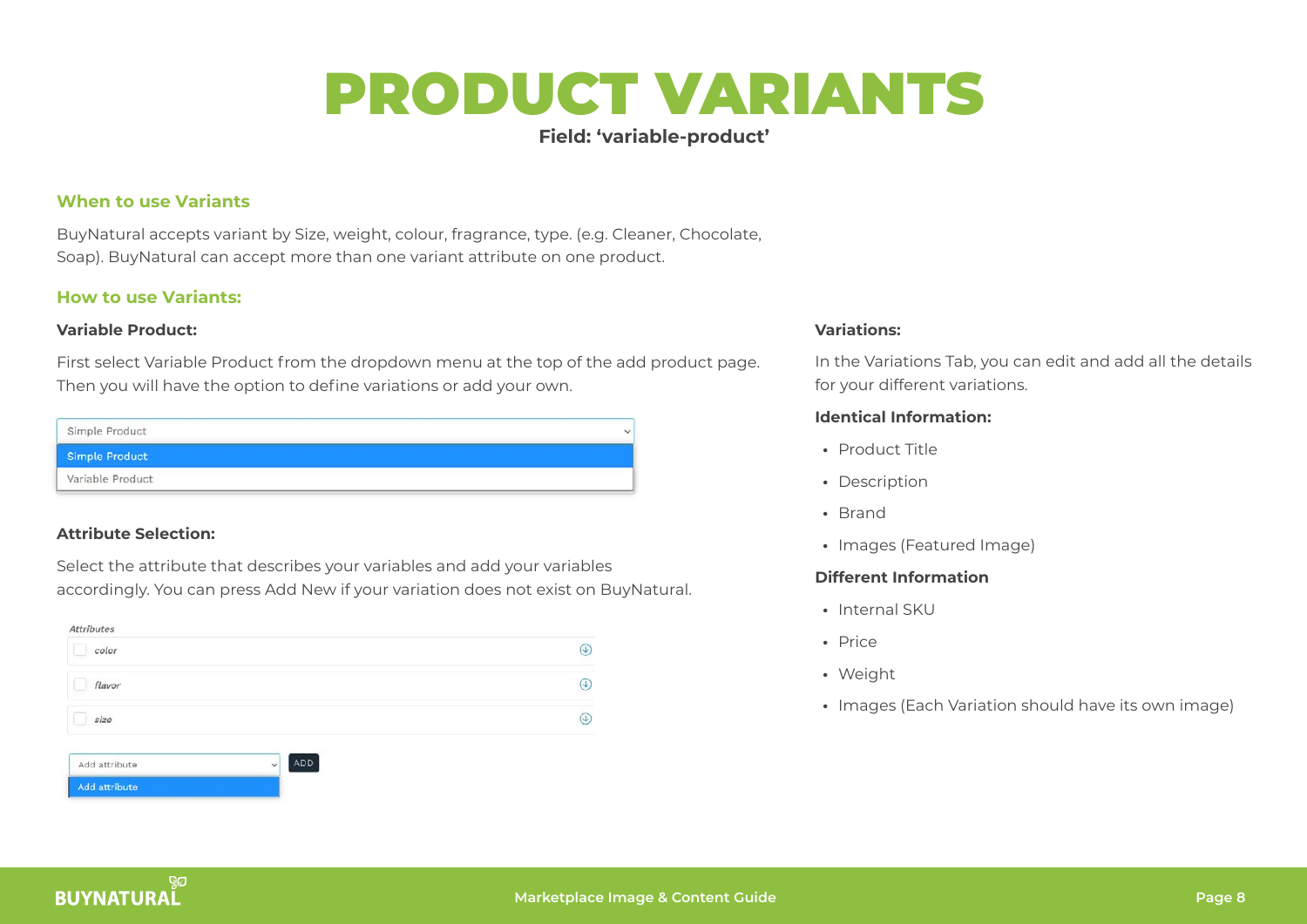

Please make sure that your product is listed in the most appropriate category available.

- **•** Customers filter by categories when searching on the website.
- **•** The category also feeds into our search bar to provide more accurate results.
- **Pro Tip:** Please DO NOT leave the category blank, as it will hinder the search results of your product. If you can not find your category and you believe it should be made, please use 'other'.

|   | $^{\tiny{\textregistered}}$ |
|---|-----------------------------|
|   | Categories                  |
|   | Baby & Kids<br>$\odot$      |
|   | Body & Hair<br>⊛            |
|   | <b>Bulk &amp; Bundles</b>   |
| 温 | → Eco Home                  |
|   | Food<br>Θ                   |
|   | Health<br>⊛                 |
|   | Lifestyle                   |
|   | $\odot$<br>Pets             |

| <b>ACCEPTABLE</b>                                                                                               | <b>NOT ACCEPTABLE</b>                   |
|-----------------------------------------------------------------------------------------------------------------|-----------------------------------------|
| • Select multiple categories for your product<br>• Select the single most appropriate category for your product | <b>Selecting an irrelevant category</b> |
|                                                                                                                 |                                         |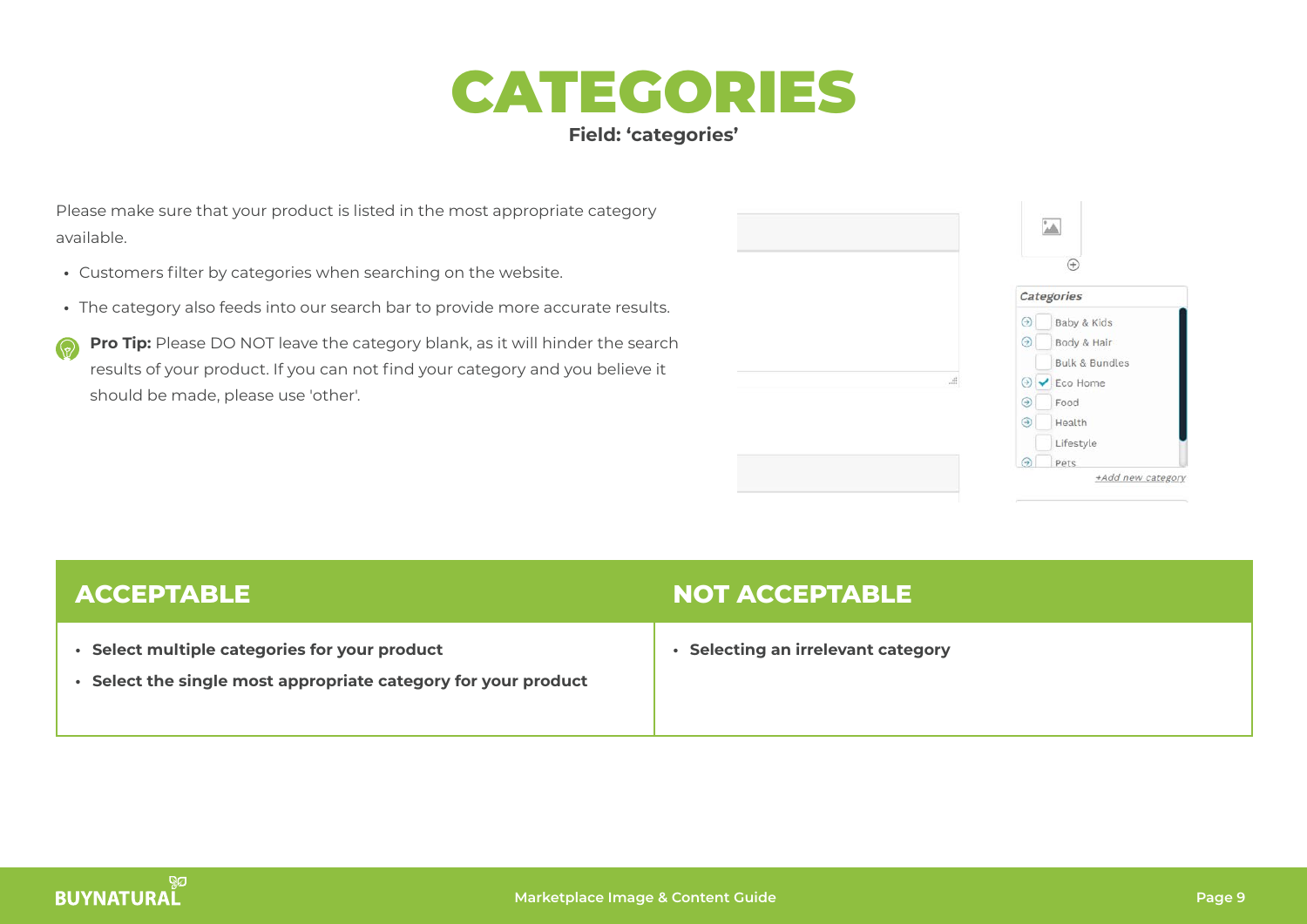

Populate the product brand to this field.

Please ensure your brand is spelt correctly to avoid duplicates of the same brand on BuyNatural

Simply click on "Add New Brand" to add your brand.

**Pro Tip:** Products can be filtered on BuyNatural by brand. Please ensure to fill this in correctly to be included in these filters



| <b>ACCEPTABLE</b>      | <b>NOT ACCEPTABLE</b>                                       |
|------------------------|-------------------------------------------------------------|
| • Actual Product Brand | • Store Name as Brand (unless your store name is the brand) |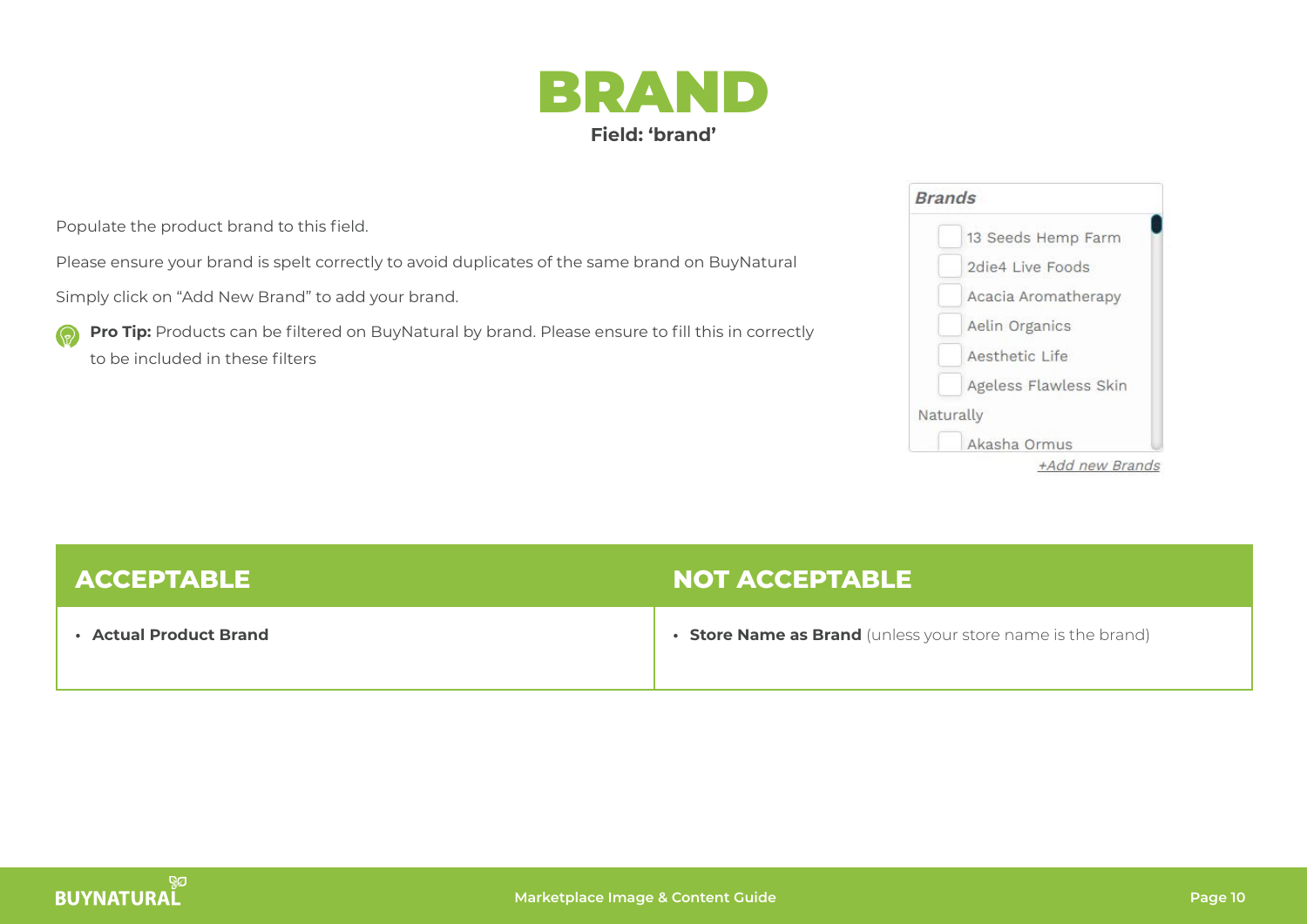## SEARCH ATTRIBUTES

**Field: 'tags'**

## **What are Tags?**

These are extra data fields that BuyNatural request when you creat a product.

These data fields are used by BuyNatural in search and navigation filters.

Example: It is not a mandatory requirement for BuyNatural to create your product. However, as this information is used for search filters, you risk your products being filtered out if a customer chooses to search on BuyNatural using this method and you have not supplied this data.

### **How do I use Tags?**

You can add tags to your product on your product creation page.

Tags that are featured on BuyNatural are:

#### **• Gluten Free**

- **• Halal**
- **• Organic**
- **• Vegan**
- **• Vegetarian**

| Gluten Free (122) |
|-------------------|
| Halal $(42)$      |
| Organic (137)     |
| $Vegan$ (141)     |
| Vegetarian (49)   |

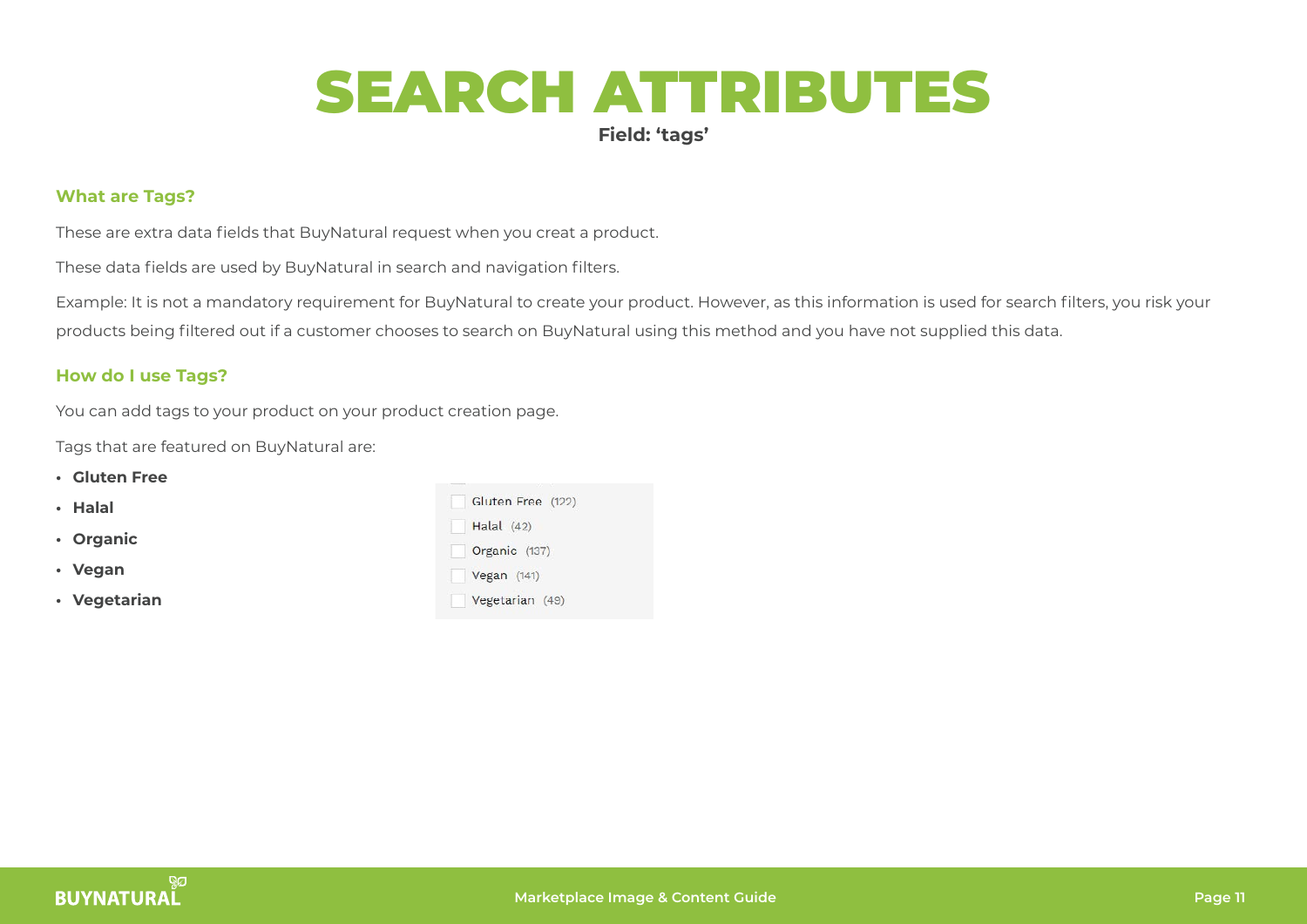**All NEW products submitted to BuyNatural Marketplace are subject to a Content Quality Review and must comply with our Curation Policy.**

**The QA and approval process may take up to 5 business days.**